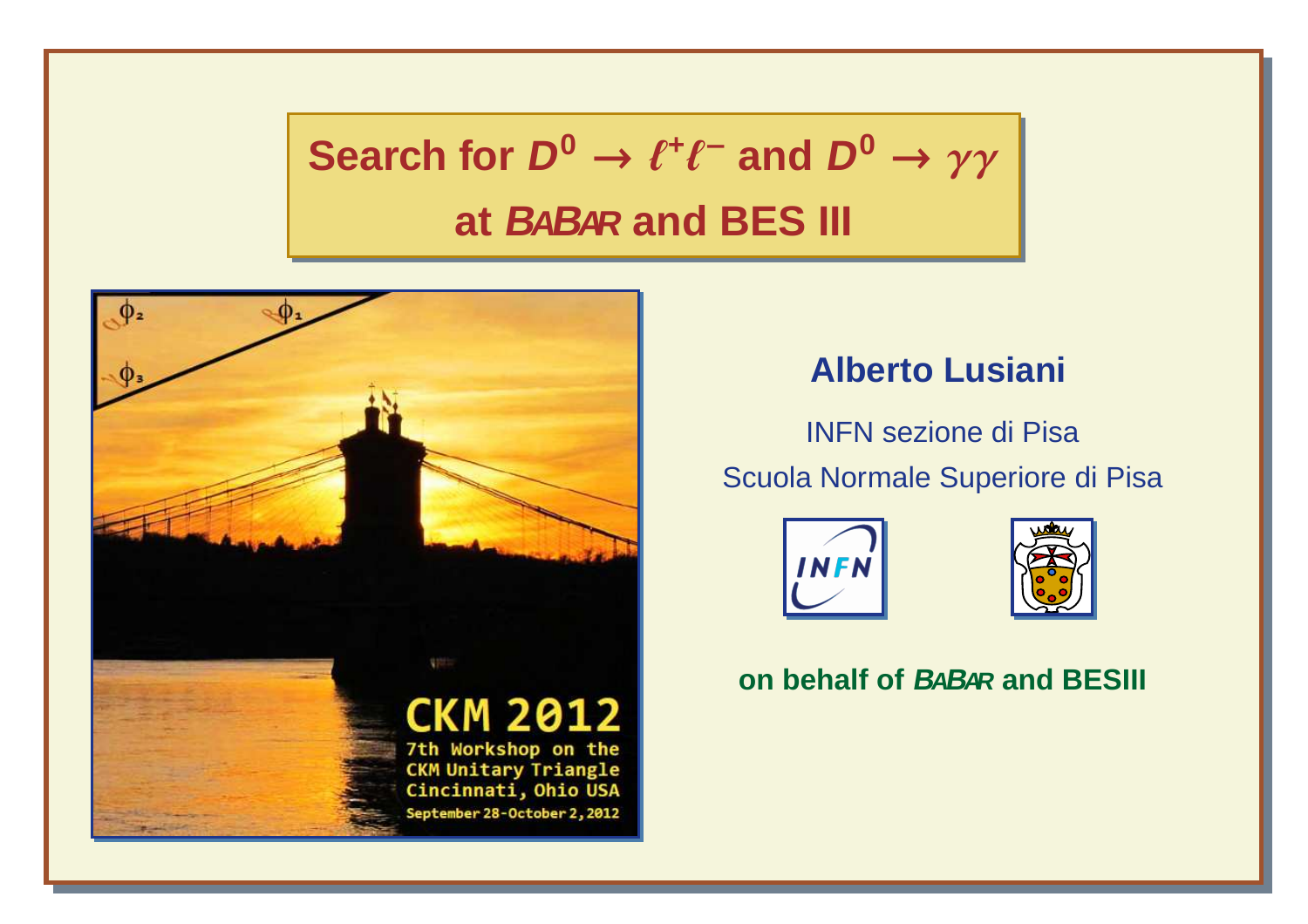





#### $\blacktriangleright$  **<sup>B</sup>ABAR** Phys. Rev. <sup>D</sup> 85, 091107(R), **Jul <sup>2012</sup>** (arXiv:1110.6480 [hep-ex]) "Search for the Decay <sup>D</sup><sup>0</sup> <sup>→</sup> γγ and Measurement of the Branching Fraction for <sup>D</sup><sup>0</sup> <sup>→</sup> <sup>π</sup>0π0"

 $\blacktriangleright$ **BESIII** prelim. (**Charm <sup>2012</sup>**), arXiv:1208.4744 [hep-ex]

"Search for  $D^0 \to \gamma \gamma$  at BES III"

#### **Motivation**

♦ all modes **very suppressed in Standard Model (SM)** (FCNC, GIM, small mass down quarks, LFV)

♦ **New Physics (NP) models enhancements** by several orders of magnitude are possible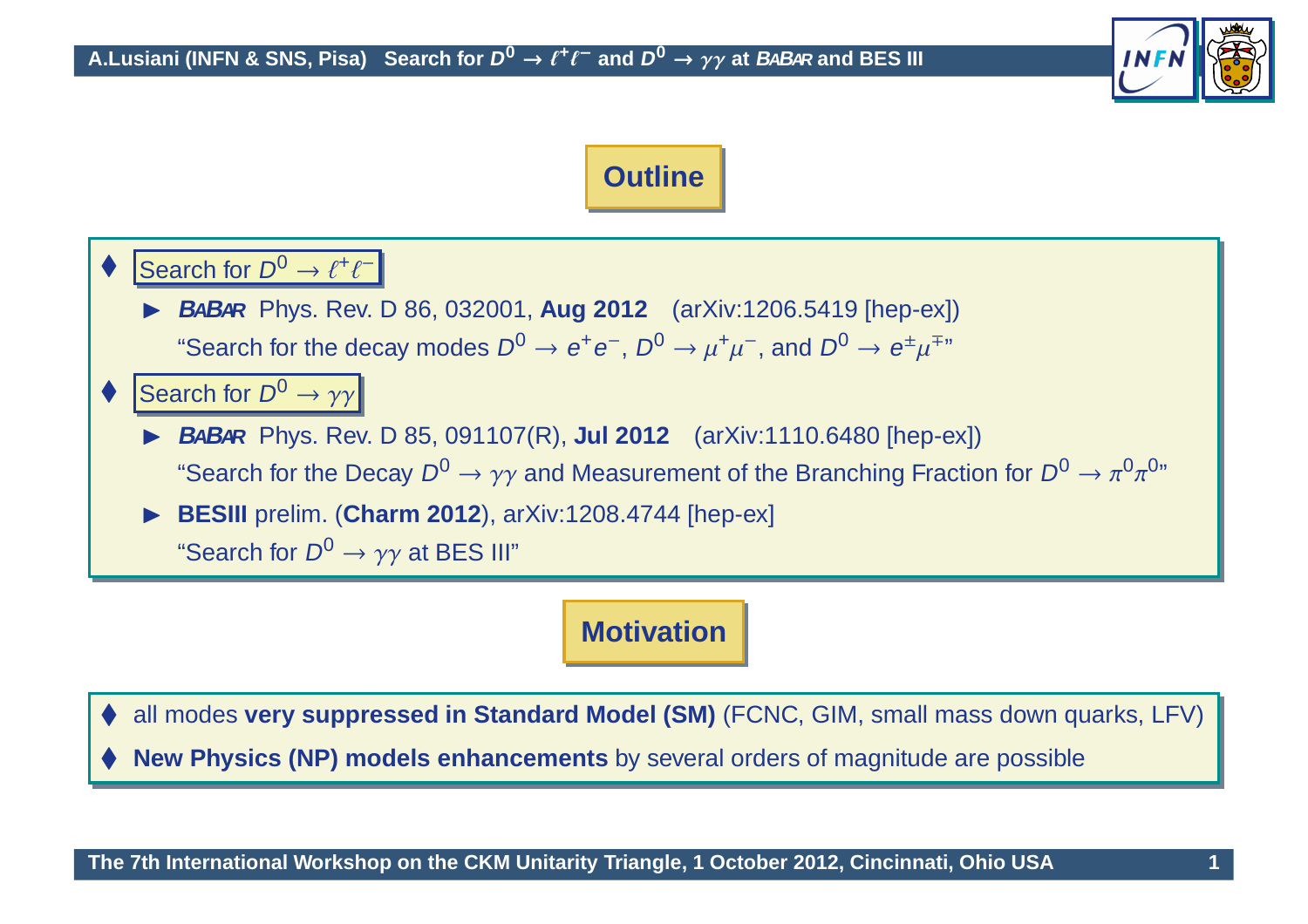

# **Search for <sup>D</sup><sup>0</sup>** <sup>→</sup> <sup>ℓ</sup>**<sup>+</sup>**ℓ<sup>−</sup>**, motivation**

♦ **SM predictions** G.Burdman et al., Phys.Rev.D66:014009,2002, arXiv:hep-ph/0112235

- ► BF( $D^0 \to \mu^+\mu^-$ ) ≈ 10<sup>-13</sup> BF( $D^0 \to e^+e^-$ ) ≈ 10<sup>-23</sup>
	- dominated by uncertain long-distance contributions (short-distance BF( $D^0 \rightarrow \mu^+\mu^-$ ) ≃ 10<sup>-18</sup>)
- ► BF( $D^0 \rightarrow e^{\pm} \mu^{\mp}$ ) forbidden in SM (can go via LFV neutrino mixing at extremely low rates)

#### ♦ **NP models enhancements**

► e.g. RPV SUSY, E.Golowich *et al.*, Phys.Rev.D79:114030,2009 arXiv:0903.2830 [hep-ph]

 $\mathsf{BF}(D^0\to$  $\rightarrow \mu^+\mu^-$ ) ≃ 4.8·10<sup>-9</sup>  $\left(\frac{300 \text{ GeV}}{m_{\widetilde{d}_K}}\right)^2$  ( $\widetilde{d}_K$  denotes down-type s-quarks)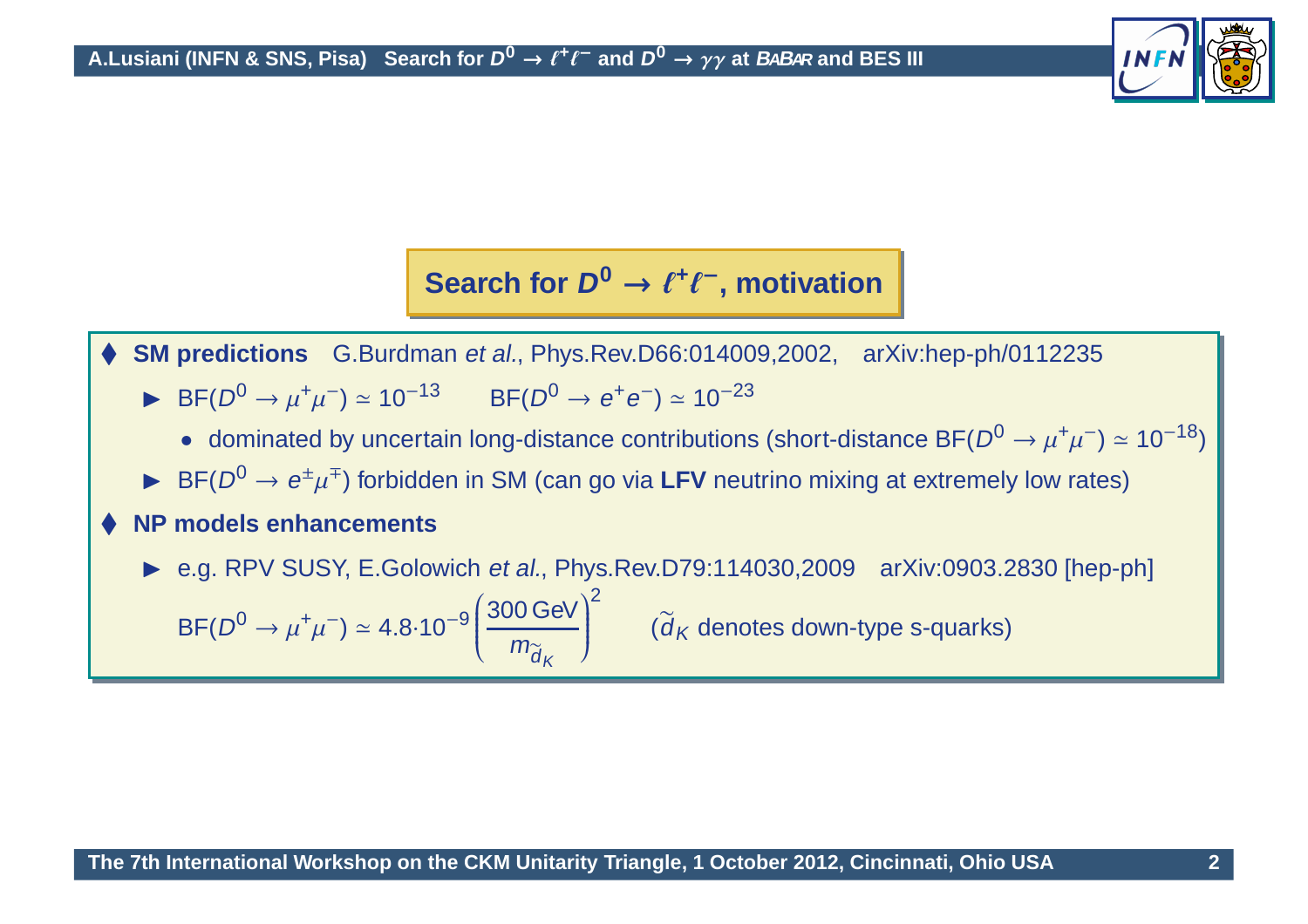

**BABAR <sup>D</sup><sup>0</sup>** <sup>→</sup> <sup>ℓ</sup>**<sup>+</sup>**ℓ<sup>−</sup> **analysis**

- $\blacklozenge$  search all combinations:  $D^0 \rightarrow e^+e^-,$   $D^0 \rightarrow \mu^+\mu^-,$   $D^0 \rightarrow e^+\mu^-,$   $D^0 \rightarrow e^-\mu^+$
- ♦ full BABAR data sample at or near Y(4S) peak,  $\sqrt{468 \text{ fb}^{-1}}$
- ♦ signal yield with **cut&count** approach
- ♦  $\blacklozenge$  signal normalized relative to  $D^0 \to \pi^+ \pi^-$  to reduce efficiency-related systematics
- ♦ **combinatoric bkg** estimated from upper  $D^0$  mass sideband
- ♦  $\blacklozenge$  **peaking bkg** from  $D^0 \to \pi^+\pi^-$  estimated using pion mis-id probabilities measured in data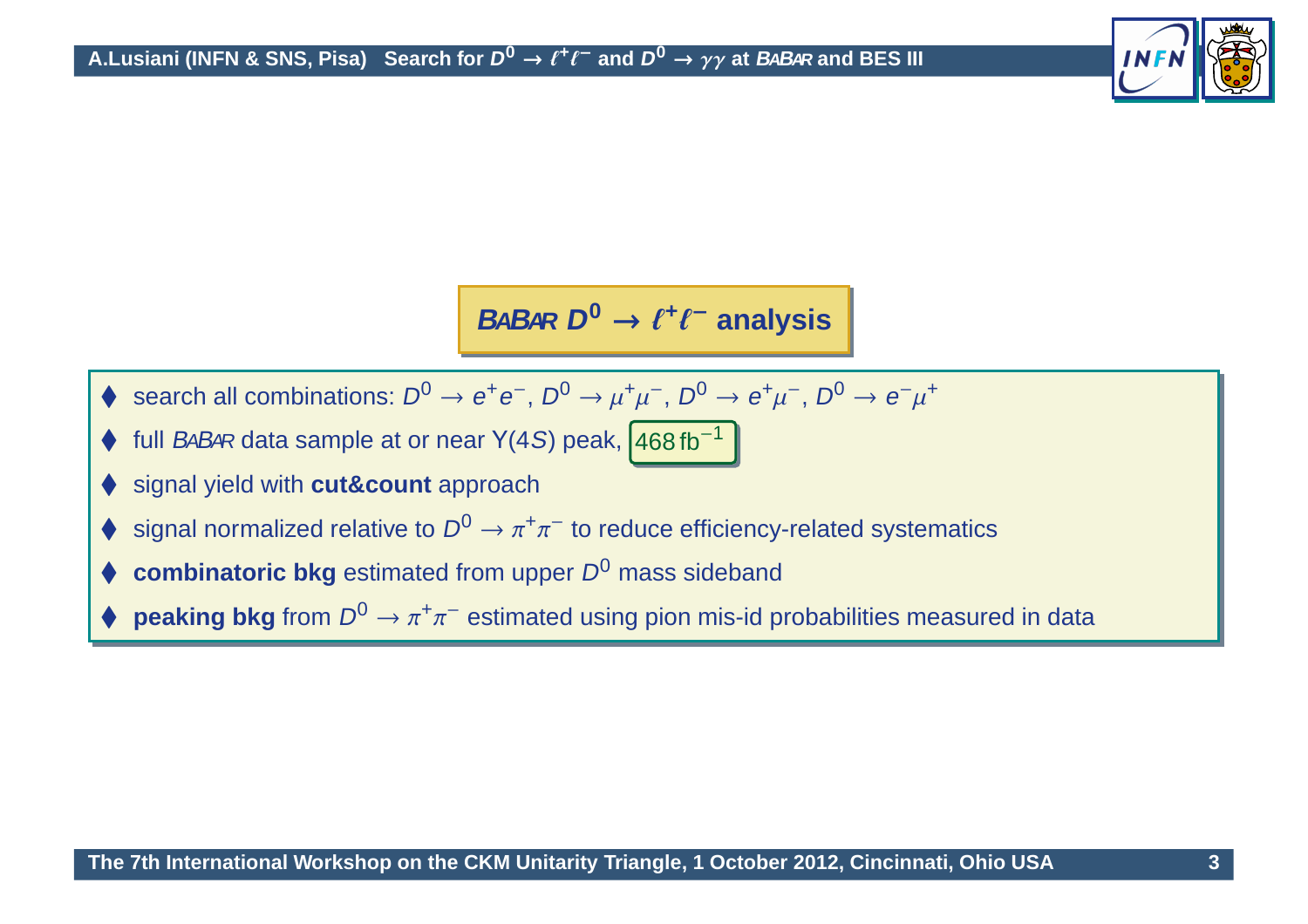

### **BABAR <sup>D</sup><sup>0</sup>** <sup>→</sup> <sup>ℓ</sup>**<sup>+</sup>**ℓ<sup>−</sup>**: selection**

prompt  $D^0$  candidates selection

- require  $D^*(2010)^+ \to D^0 \pi^*(\text{slow})$ ,  $D^0 \to \ell^+ \ell^-$  decay chain
- $\blacklozenge$   $m(D^0) \in [1.65, 2.05]$  GeV,  $\Delta m \in [0.141, 0.149]$  GeV,  $p(D^0) > 2.4$  GeV
	- improve  $m(D^{*+})$  resolution by constraining slow pion to beam spot
- ♦ vertex probability of  $D^0$  and  $D^{*+}$  must be > 1%

QED background (Bhabha, di-muons) suppression

**track multiplicity**  $\geq 5$  for  $D^0 \to e^+e^-, \geq 4$  for  $D^0 \to \mu^+\mu^-$  and  $D^0 \to e^{\pm}\mu^{\mp}$ 

♦ no more than <sup>3</sup> **electron candidates** in the event

♦ slow pion and leptons cannot belong to track pairs that are **photon conversion** candidates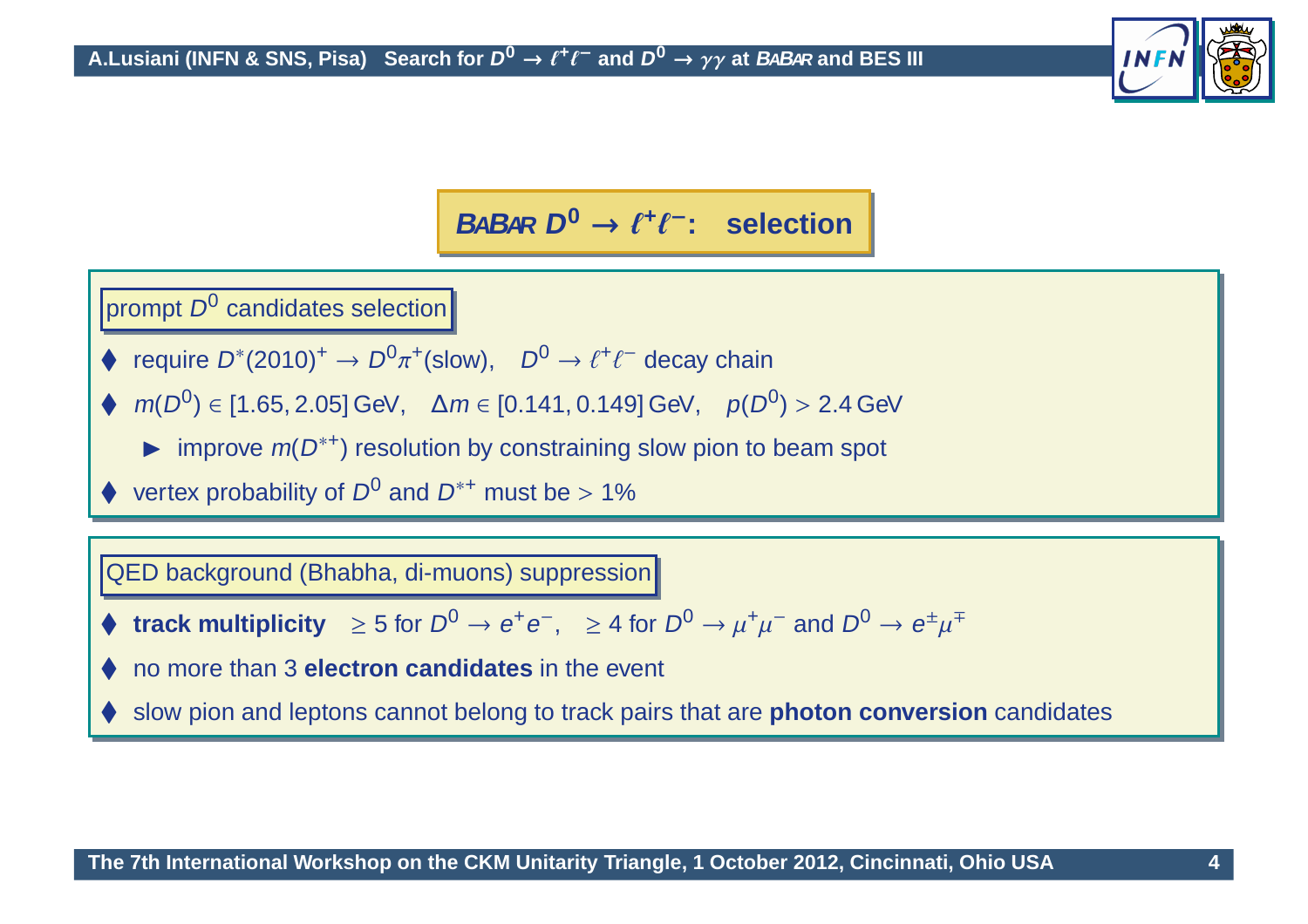

# **BABAR <sup>D</sup><sup>0</sup>** <sup>→</sup> <sup>ℓ</sup>**<sup>+</sup>**ℓ<sup>−</sup>**: BB background suppression**

#### ♦ **Fisher discriminant**

- $\blacktriangleright$ ratio of 2nd and 0th Fox-Wolfram moments
- $\blacktriangleright$ missing transverse momentum wrt beam axis
- $\blacktriangleright$ center-of-mass frame  $D^0$  momentum
- $\blacktriangleright$ D<sup>0</sup> flight length significance  $[\lambda/\sigma(\lambda)]$
- $\blacktriangleright$   $|\cos \theta_{\text{helicity}}|$ , where  $\theta_{\text{helicity}}$  is  $D^0 \rightarrow \ell^+ \ell^-$  decay helicity



The 7th International Workshop on the CKM Unitarity Triangle, 1 October 2012, Cincinnati, Ohio USA 75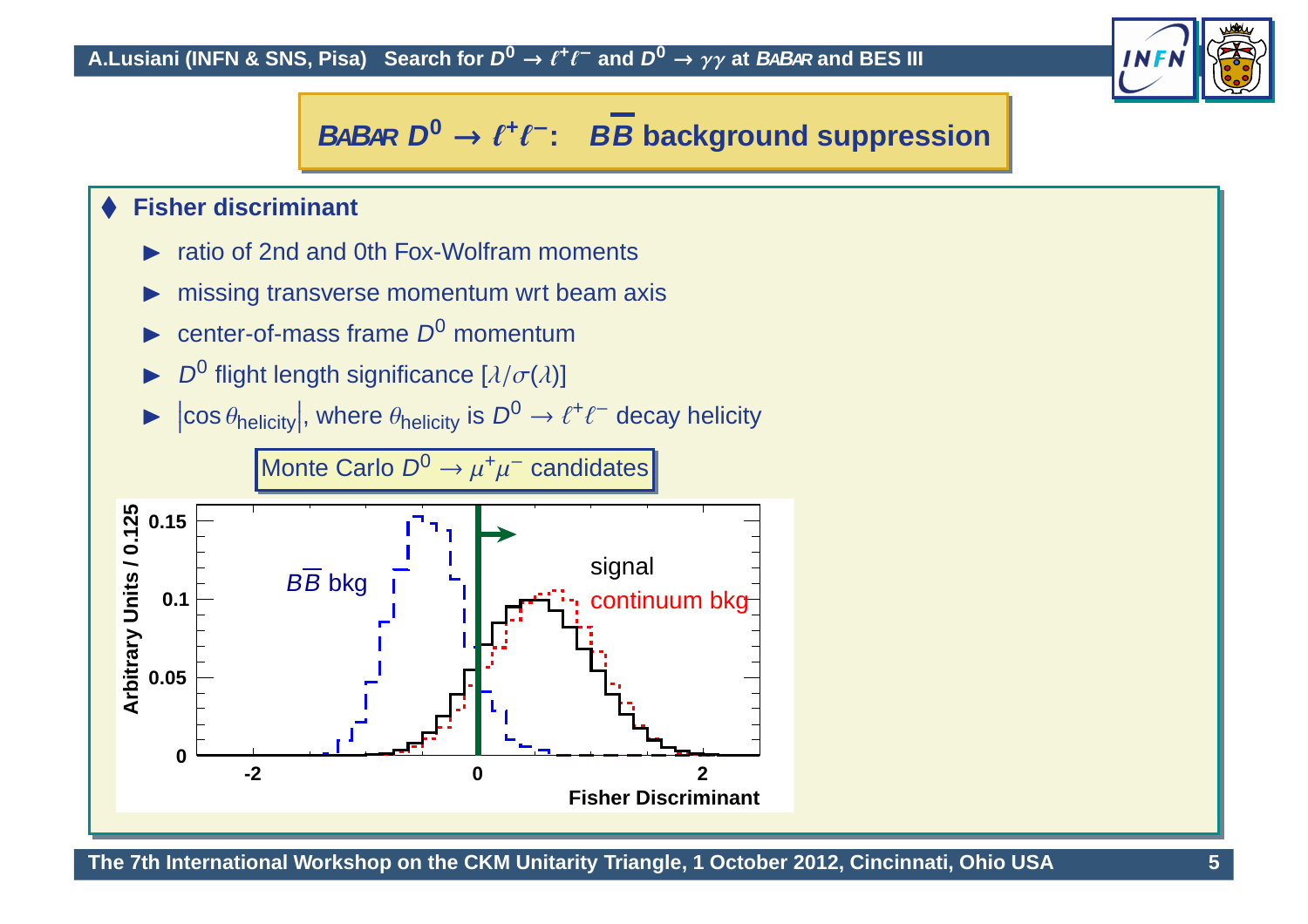

# **BABAR <sup>D</sup><sup>0</sup>** <sup>→</sup> <sup>ℓ</sup>**<sup>+</sup>**ℓ<sup>−</sup>**: cut on <sup>D</sup><sup>0</sup>** <sup>→</sup> <sup>ℓ</sup>**<sup>+</sup>**ℓ<sup>−</sup> **decay helicity angle**



- •Combinatoric BG in continuum events peaks sharply near |cos  $\theta_{\sf hel}$ | of 1.
- •• Signal  $| \cos \theta_{\sf hel} |$  distribution uniform.
	- $-$  shoulder near 1 from acceptance effects.
- • $\bullet$  Maximum  $|\cos \theta_{\text{hel}}|$ requirement optimized in  $\mathop{{\mathsf{final}}}$  selection separately  $\,$  for *ee,*  $\mu\mu$ *,* and  $e\mu$  modes.

 $|\cos \theta_{\sf hel}|$  < 0.85 requirement: r<mark>emoves 86% of continuum BG</mark>, keeps 89% of signal.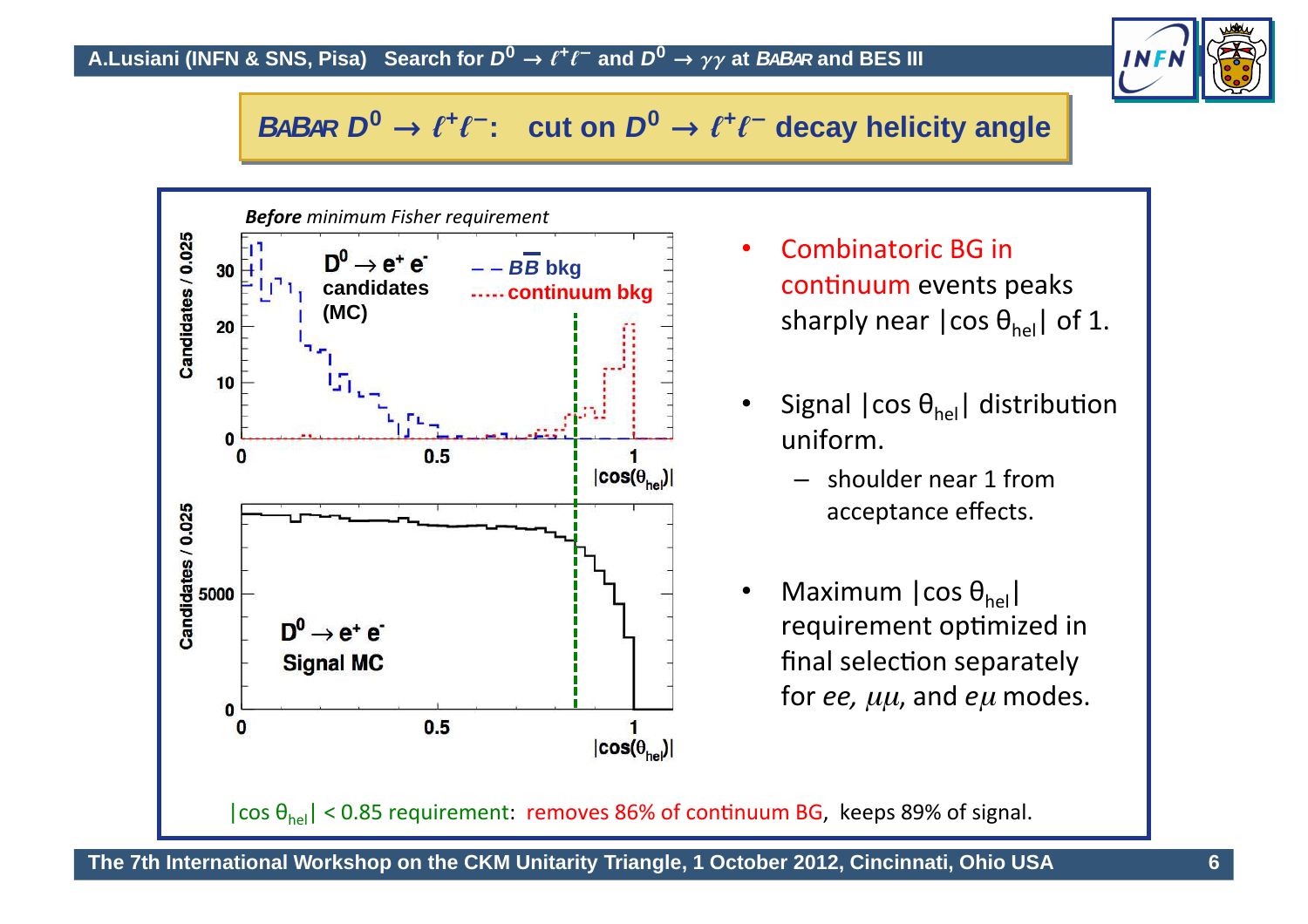

#### BABAR  $D^0 \rightarrow \ell^+\ell^-$ :  $D^0 \rightarrow \pi^+\pi^-$  peaking bkg  $m(D^0)$  and  $\Delta m$  MC distributions

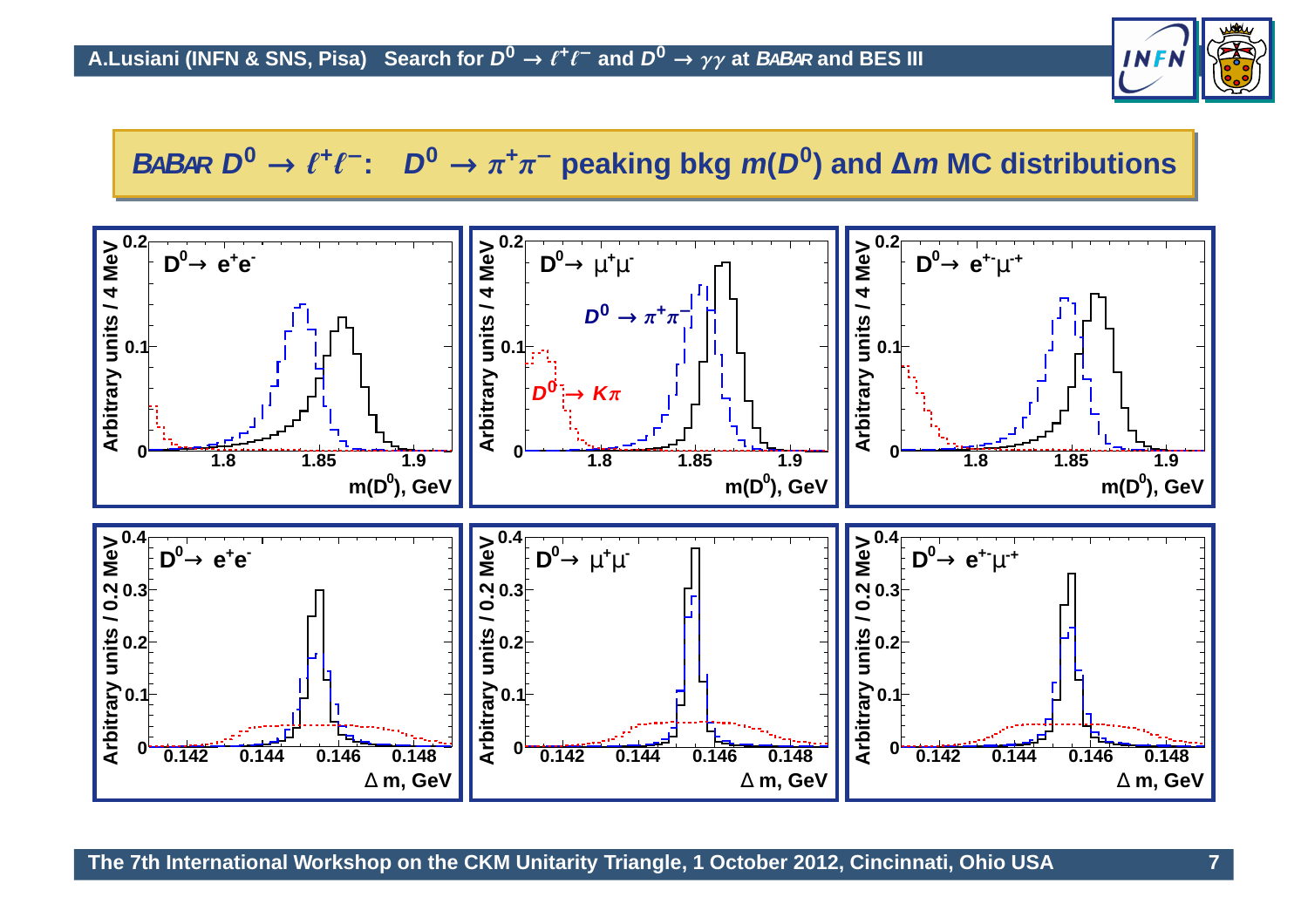#### A.Lusiani (INFN & SNS, Pisa)  $\,$  Search for  $D^0\to\ell^+\ell^-$  and  $D^0\to\gamma\gamma$  at *BaBa*r and BES III



#### **BABAR <sup>D</sup><sup>0</sup>** <sup>→</sup> <sup>ℓ</sup>**<sup>+</sup>**ℓ<sup>−</sup>**: results**

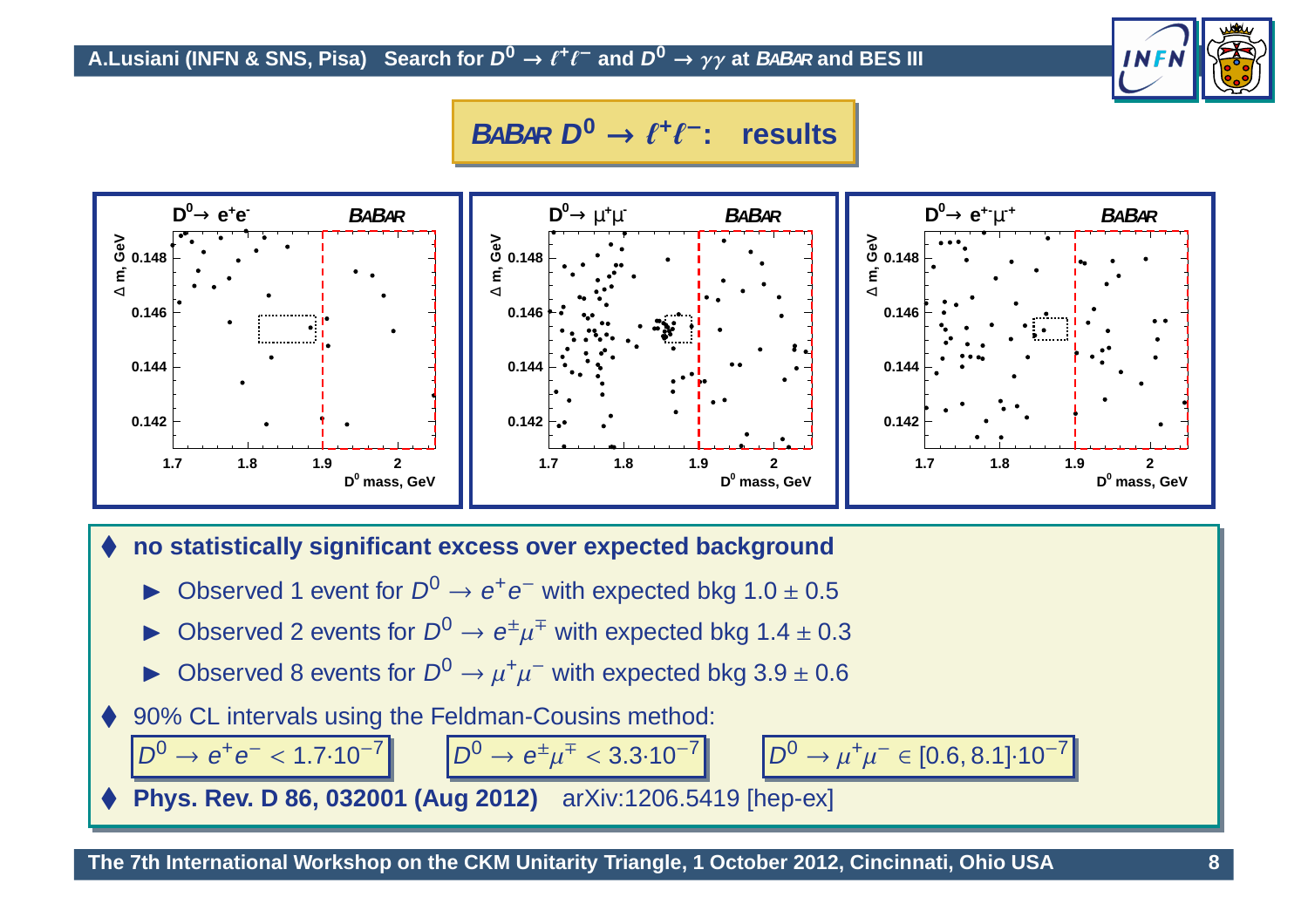

#### **Search for <sup>D</sup><sup>0</sup>** <sup>→</sup> γγ**, motivation**

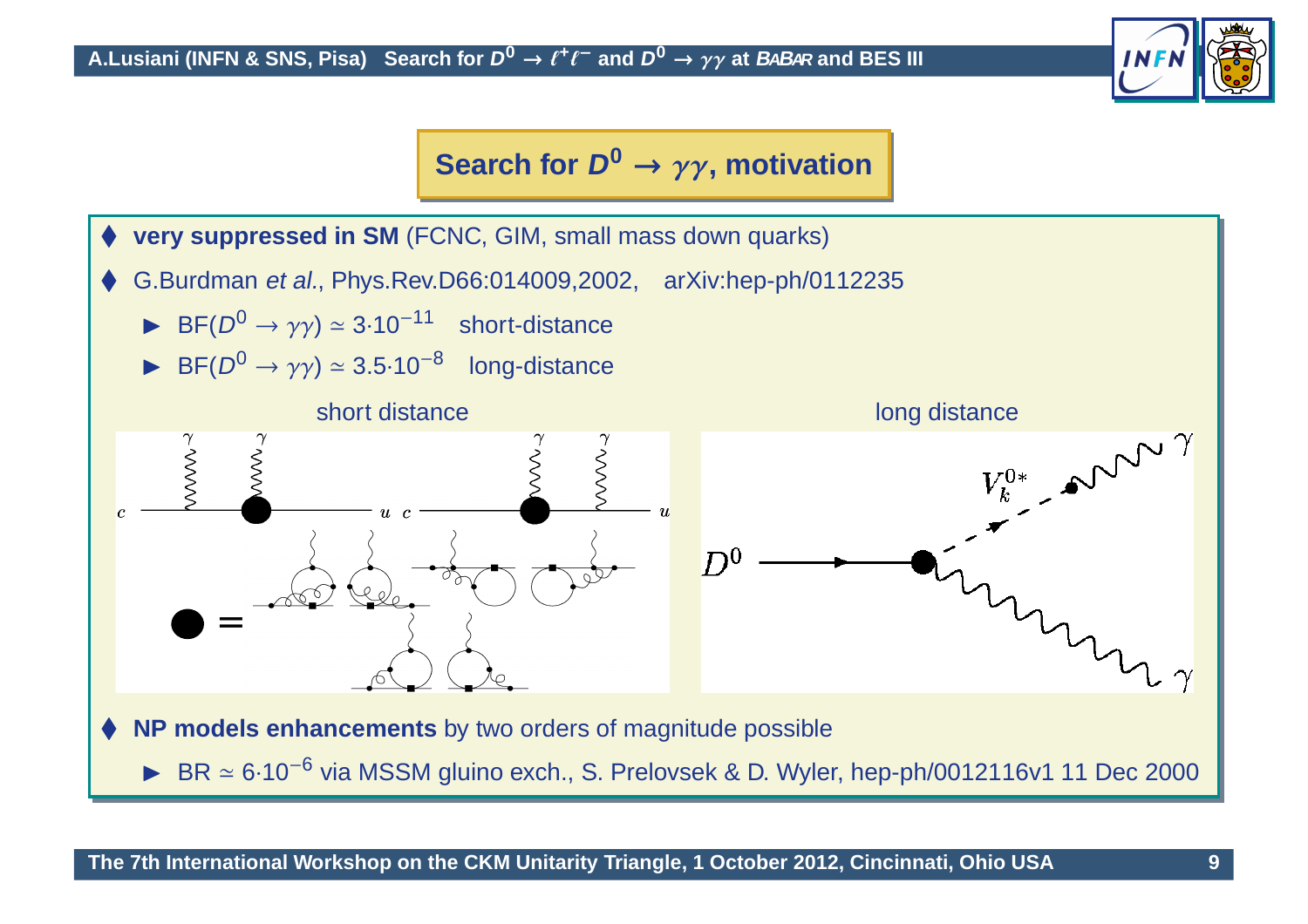

**BABAR <sup>D</sup><sup>0</sup>** <sup>→</sup> γγ **analysis**

- $\big\{\}$  full BABAR data sample at Y(4S) peak (10.58 GeV) and at 10.54 GeV,  $470.5$  fb<sup>-1</sup>
- ♦ signal yield from **fit to** γγ **invariant mass distribution**
- ♦  $\blacklozenge$  signal normalized relative to  $D^0 \to K^0_S \pi^0$  = (1.22 ± 0.05)% to reduce efficiency-related systematics
- ♦ • major background  $D^0 \to \pi^0 \pi^0$  BF also measured
- ♦  $\blacklozenge$  suppress  $D^0 \to \pi^0 \pi^0$  with  $\pi^0$  **veto**: 95% bkg removed, 66% signal retained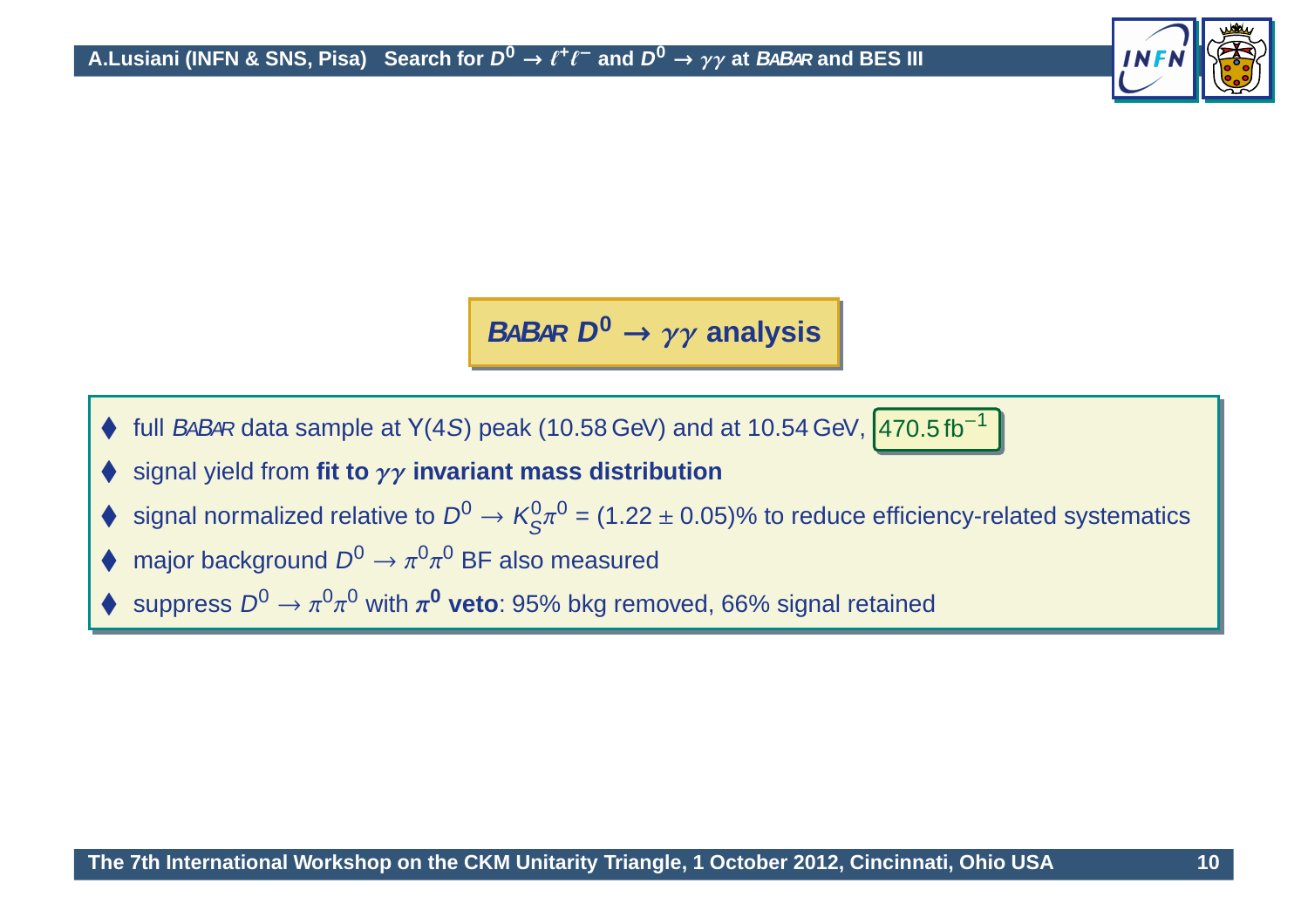

**BABAR <sup>D</sup><sup>0</sup>** <sup>→</sup> γγ**: selection**

prompt  $D^0$  candidates selection

- require  $D^*(2010)^+ \to D^0 \pi^*(\text{slow})$ ,  $D^0 \to \gamma \gamma$  decay chain
- $\blacklozenge$   $m(D^0) \in [1.7, 2.1]$  GeV,  $\Delta m \in [0.1445, 0.1463]$  GeV,  $p(D^{*+}) > 2.85$  GeV
	- $\blacktriangleright$  improve  $m(D^{*+})$  resolution by constraining slow pion to beam spot

QED background suppression

- ♦  $\geq$  4 tracks and  $\geq$  4 photon candidates
- ♦ photon momenta <sup>&</sup>lt; <sup>4</sup> GeV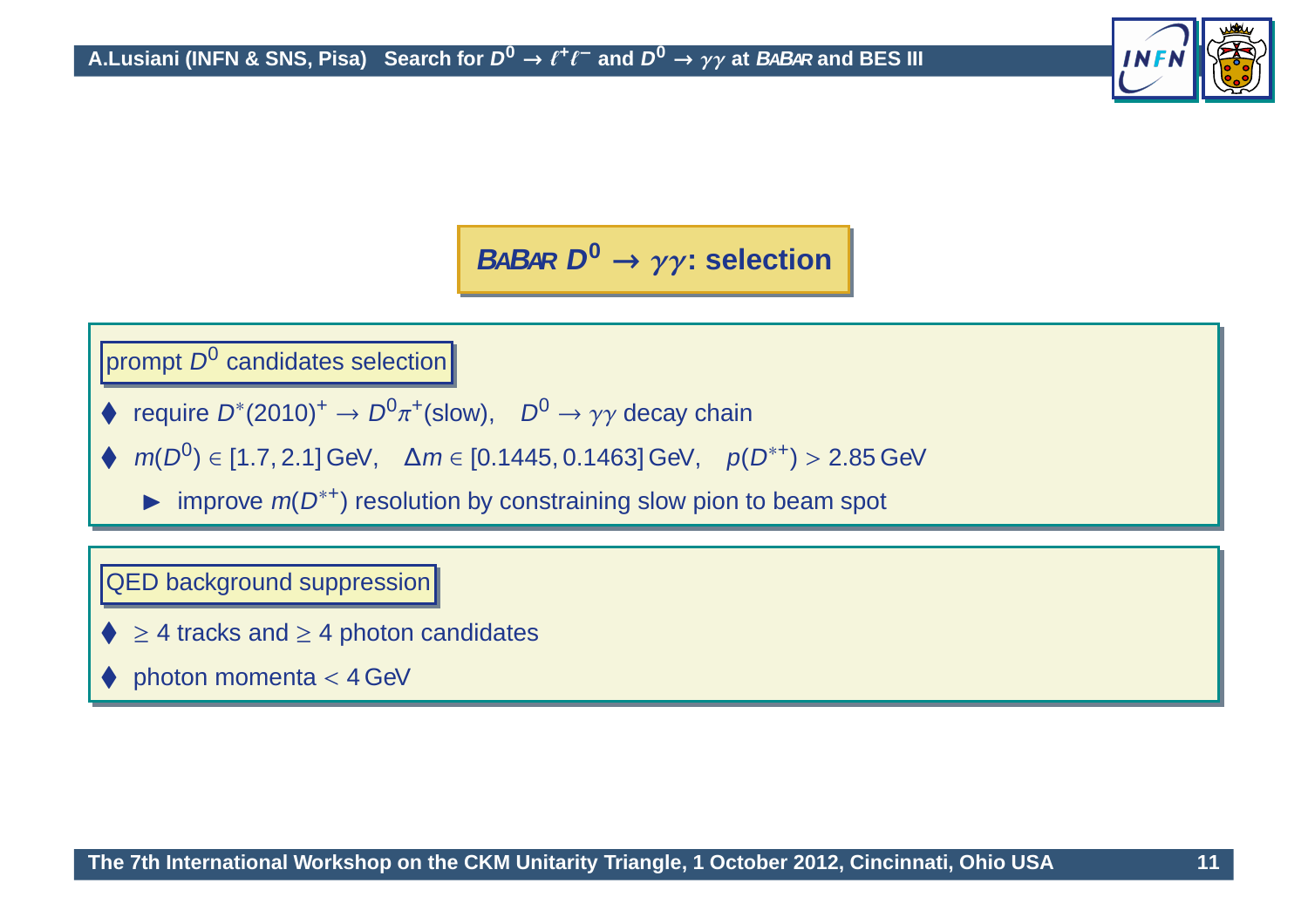

# **BABAR <sup>D</sup><sup>0</sup>** <sup>→</sup> γγ**: selection optimization**

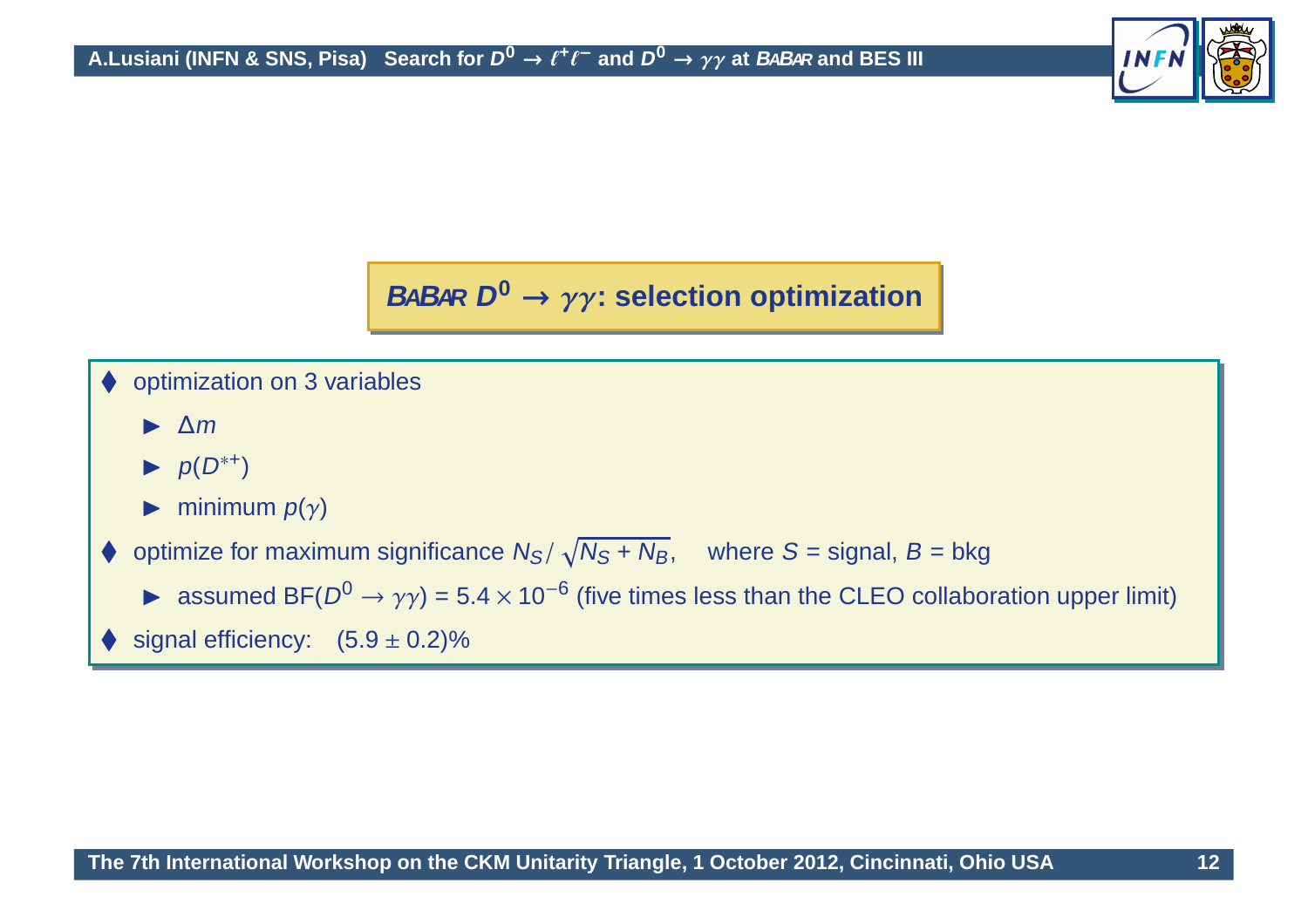

#### **BABAR <sup>D</sup><sup>0</sup>** <sup>→</sup> γγ**: results**

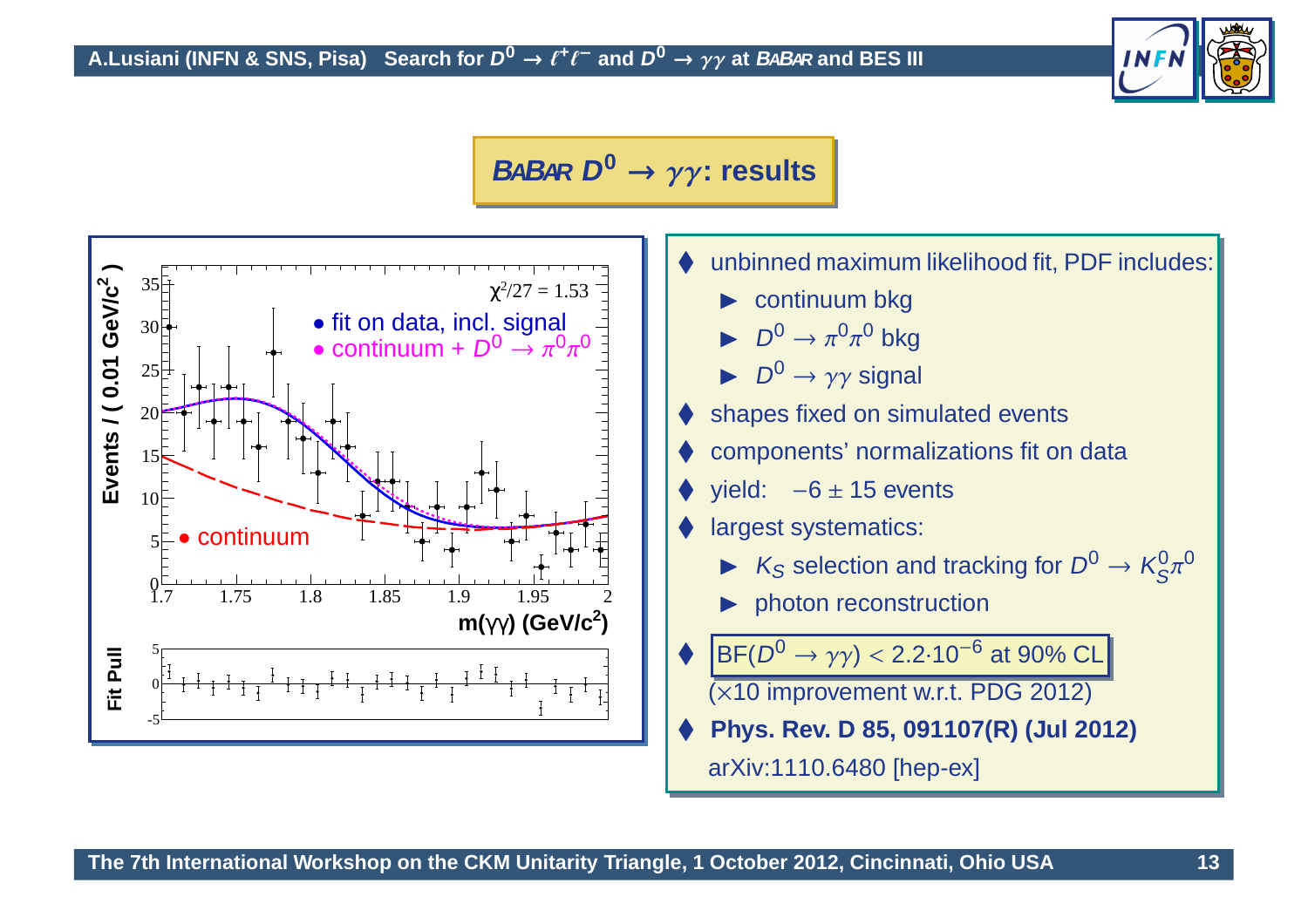

# **BES III <sup>D</sup><sup>0</sup>** <sup>→</sup> γγ **analysis**

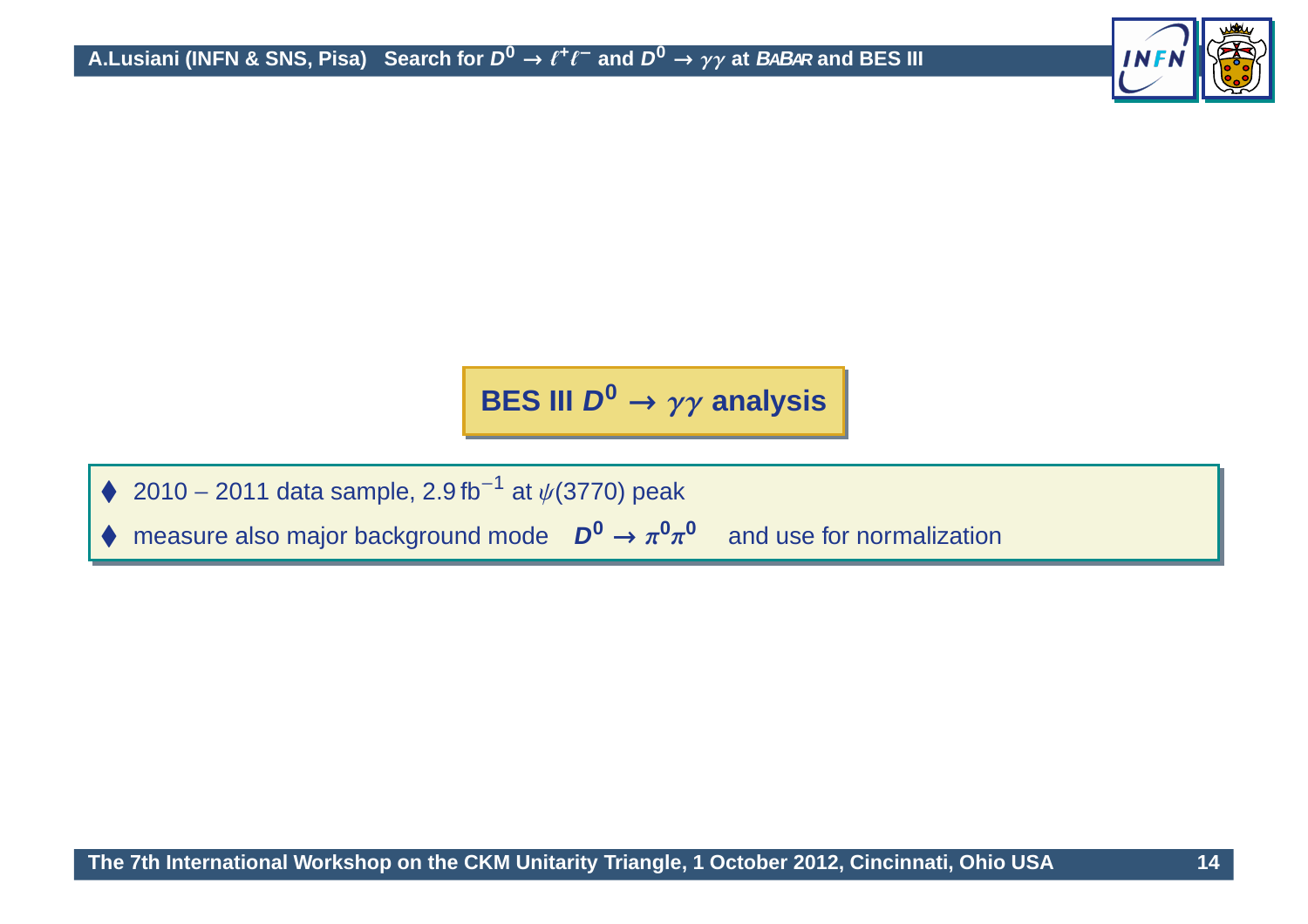

### **BES** III  $D^0 \rightarrow \gamma \gamma$ :  $D^0 \rightarrow \pi^0 \pi^0$  selection and yield



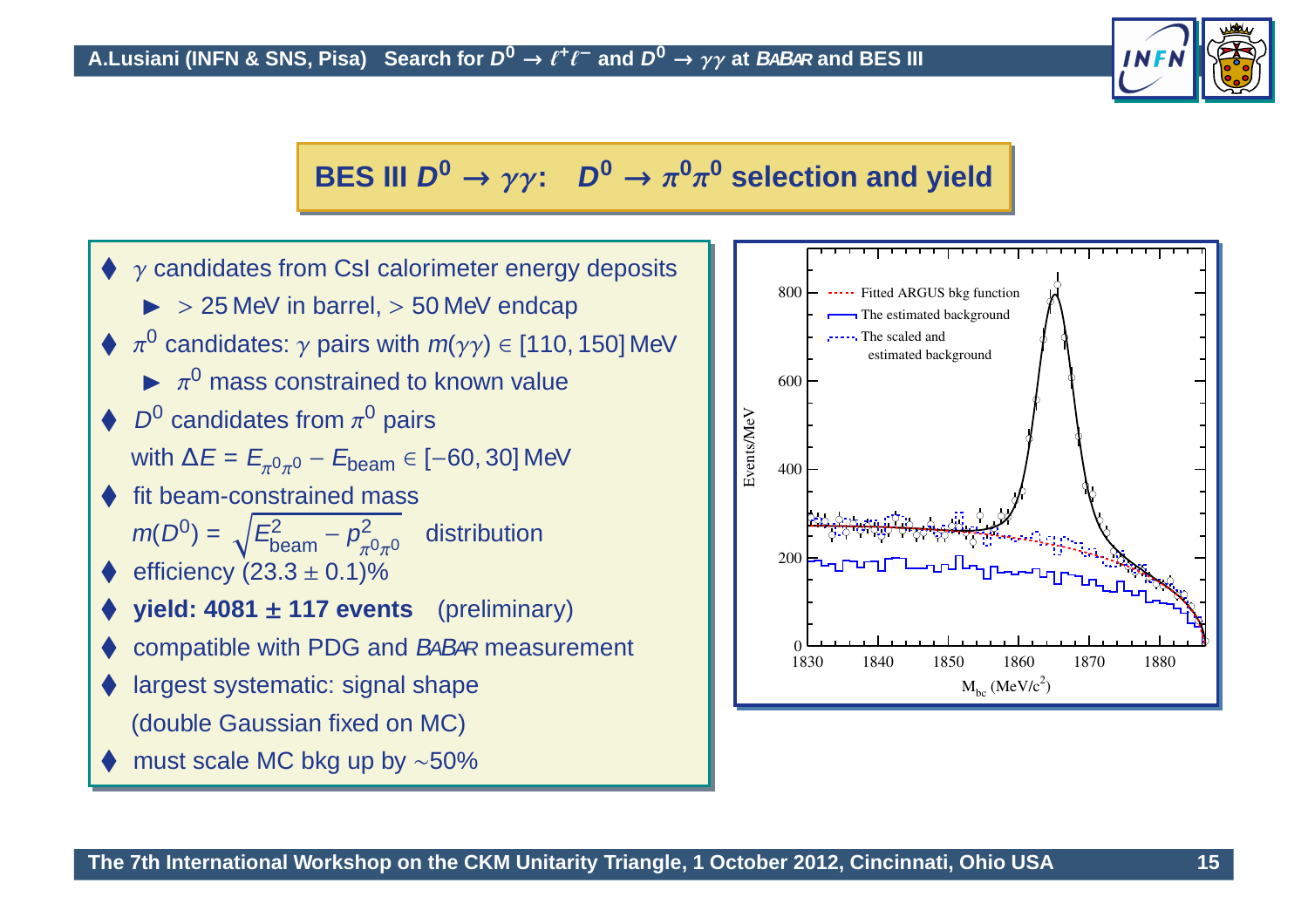

# **BES III <sup>D</sup><sup>0</sup>** <sup>→</sup> γγ**: <sup>D</sup><sup>0</sup>** <sup>→</sup> γγ **selection**

- ♦ two highest energy photons ( $E_{\gamma}$  from  $D^0$  decay mostly > 700 MeV)
- veto photons compatible with  $\pi^0$  decay
- ♦ veto events containing tracks with  $E_{EMC}/p \sim 1$  (e<sup>±</sup>)
- ♦ require at least one kaon candidate
- require  $D^0$  candidates from photon pairs with  $m_{\gamma\gamma}$   $\in$  [1860, 1870] MeV
- ♦ selection efficiency  $(12.02 \pm 0.1)\%$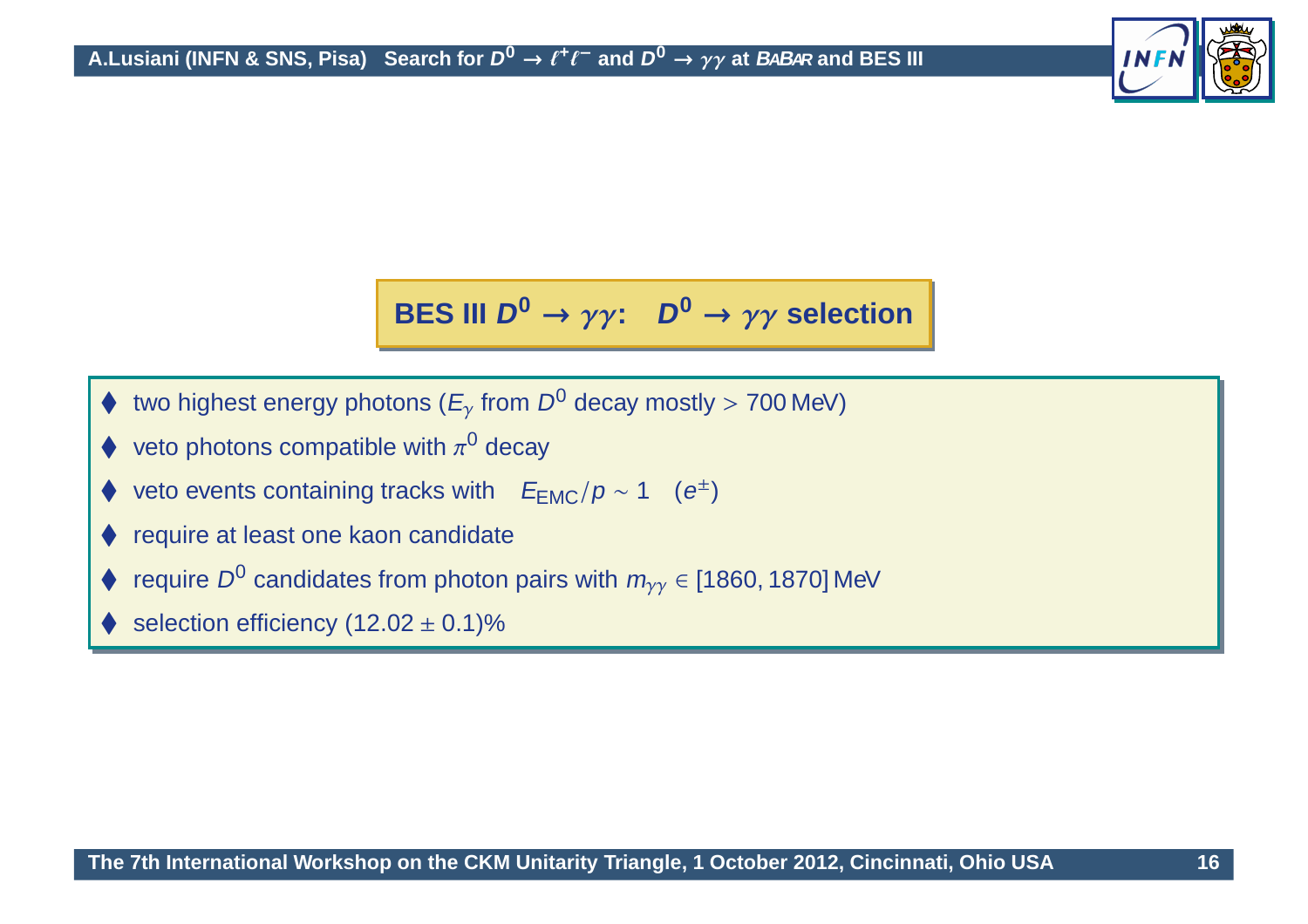

## **BES III <sup>D</sup><sup>0</sup>** <sup>→</sup> γγ**:** <sup>∼</sup>**peaking <sup>D</sup><sup>0</sup>** <sup>→</sup> <sup>π</sup>**0**π**<sup>0</sup> bkg in** <sup>∆</sup>**<sup>E</sup> distribution**



- ♦ ♦ DD bkg MC expectations
- ♦ signal expected at  $\Delta E \simeq 0$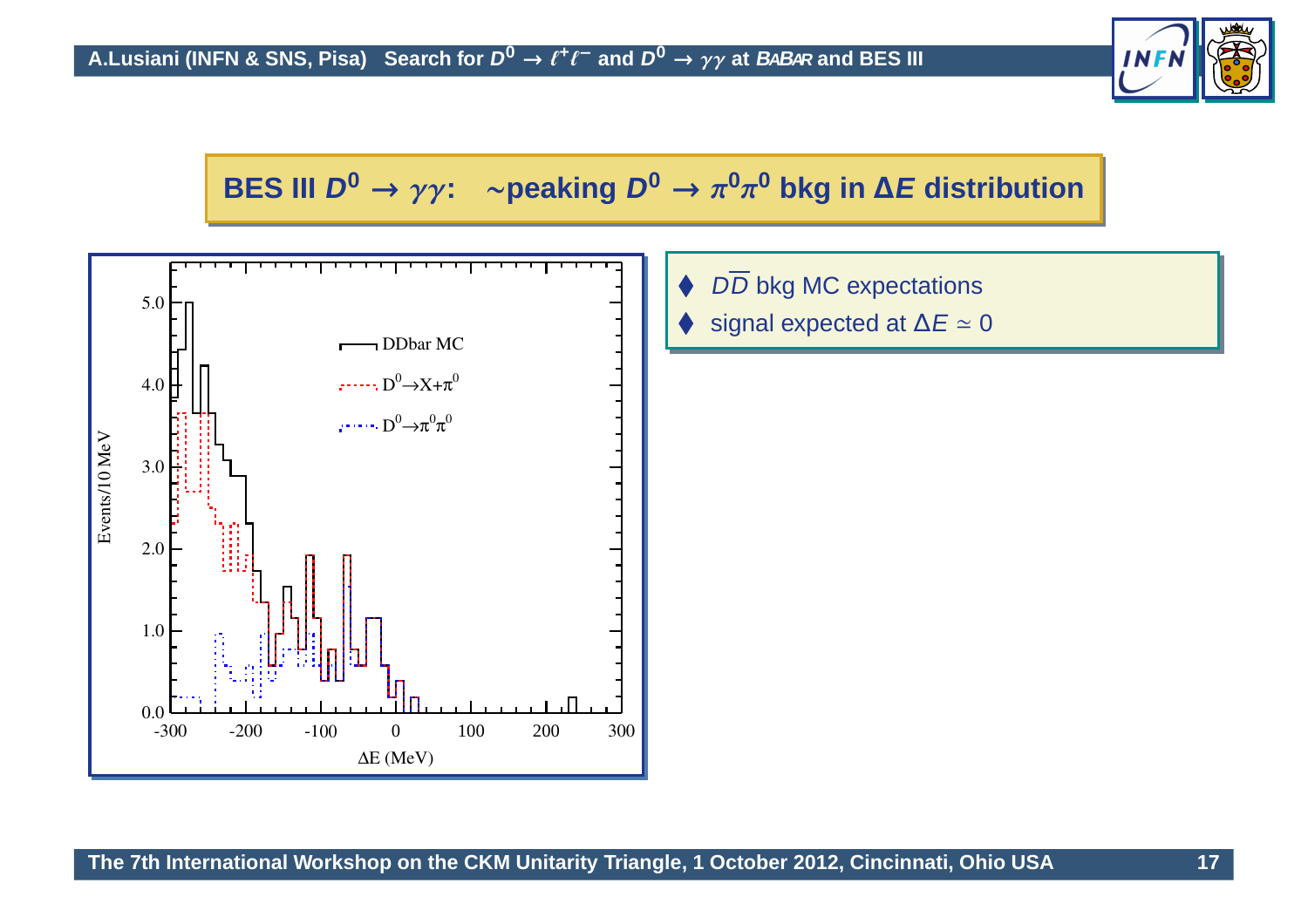

#### **BES III <sup>D</sup><sup>0</sup>** <sup>→</sup> γγ**: results**



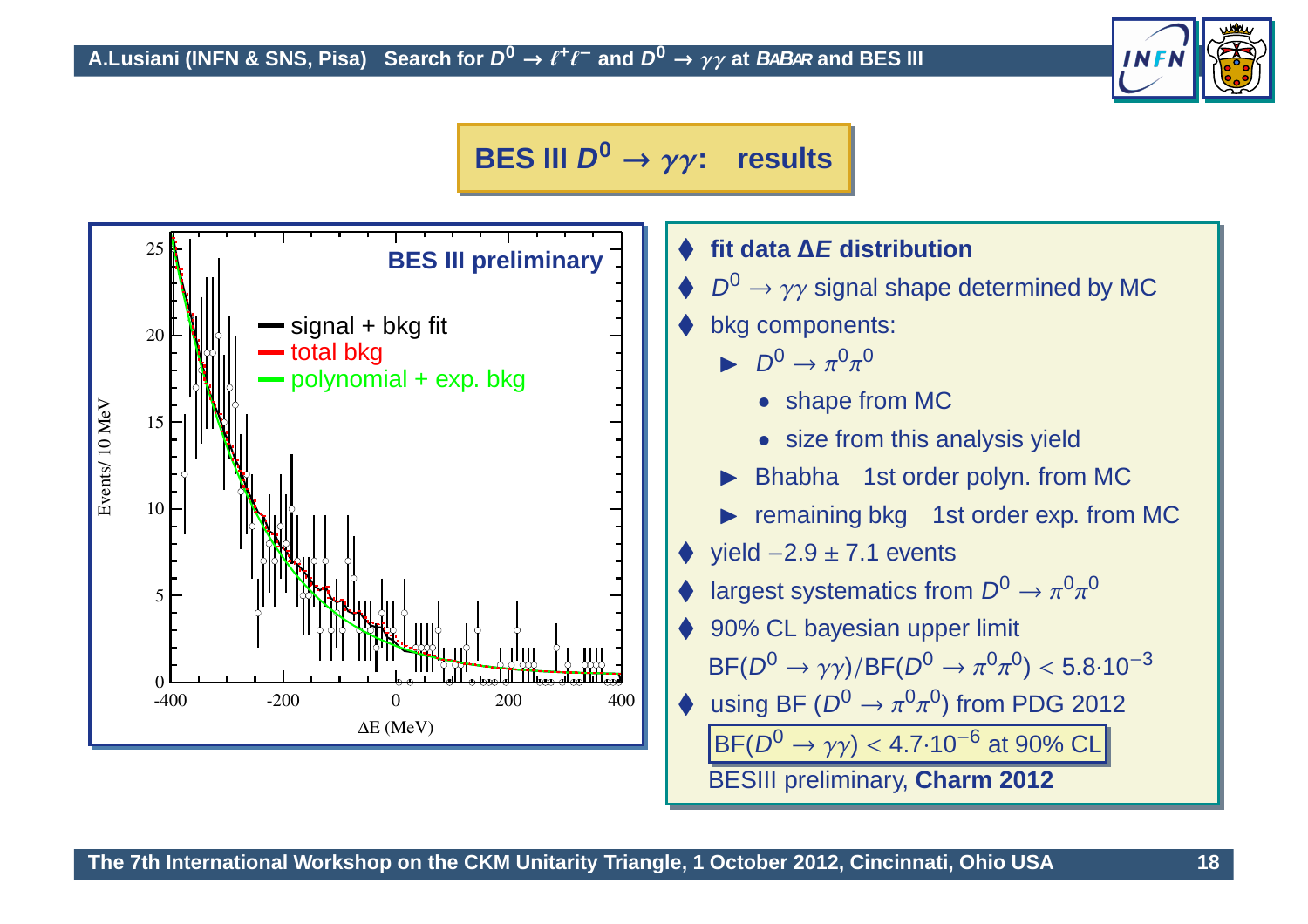

**BES III <sup>D</sup><sup>0</sup>** <sup>→</sup> γγ**: prospects**

- with respect to the BABAR result
	- $\blacktriangleright$  less bkg (∼1/2)
	- ► larger efficiency (∼2×)
	- A less produced  $D^{0}$ 's ~1/10
- ◆ future improvements
	- $D^0 \to \pi^0 \pi^0$  measurement to reduce  $D^0 \to \pi^0 \pi^0$ -related systematics
	- require other  $D^0$  reconstructed in known modes to reduce non  $D\overline{D}$  bkgs
	- ▶ more data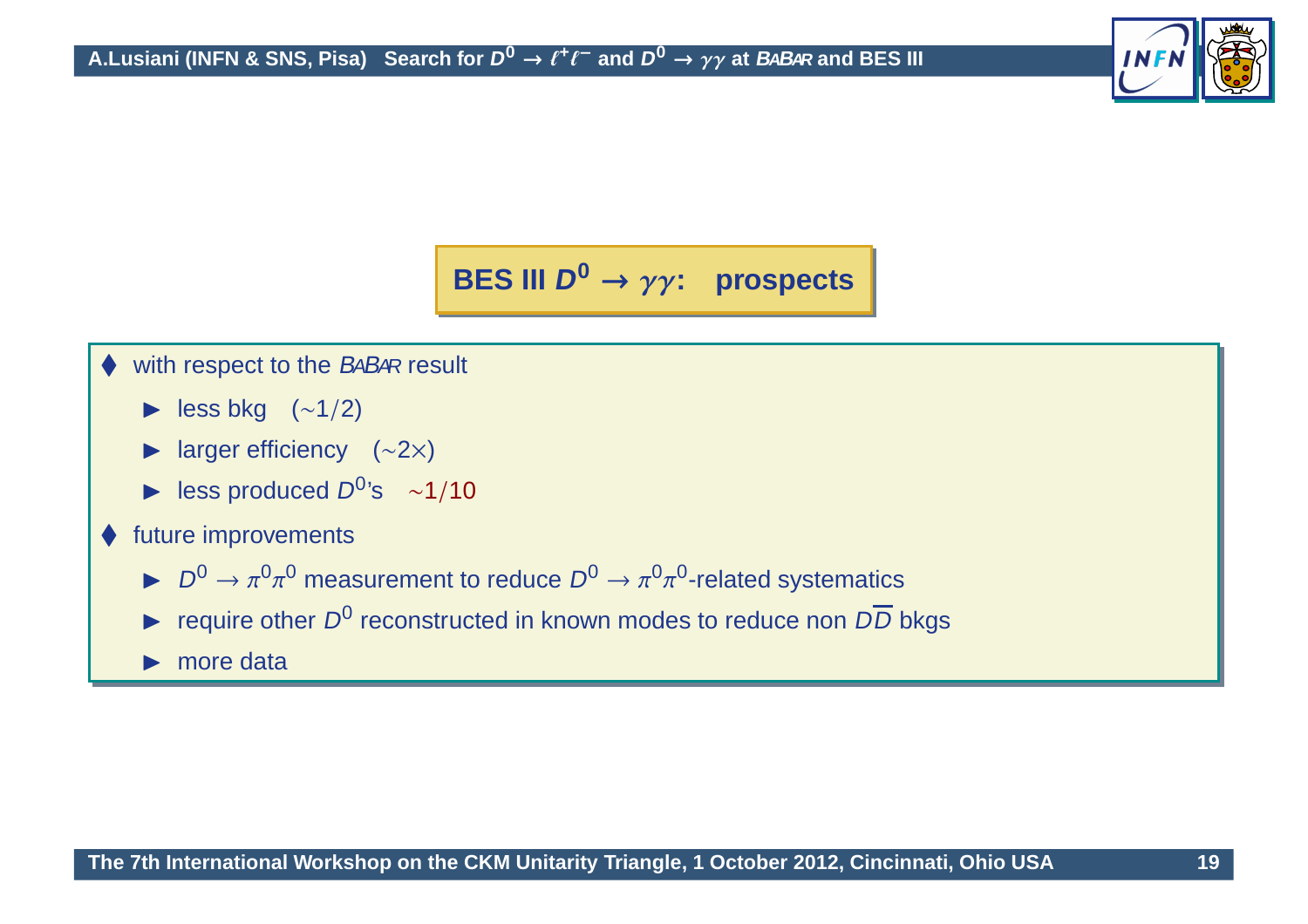

#### **Conclusions**

#### $D^0 \rightarrow \ell^+ \ell^-$

- ◆ BABAR 468 fb<sup>-1</sup>, Phys. Rev. D 86, 032001, Aug 2012, arXiv:1206.5419 [hep-ex] 90% CL limits:  $D^0 \to e^+e^- < 1.7{\cdot}10^{-7}$   $D^0 \to e^{\pm}\mu^{\mp} < 3.3{\cdot}10^{-7}$   $D^0 \to \mu^+\mu^- \in [0.6, 8.1]{\cdot}10^{-7}$
- ◆ Belle 660 fb<sup>-1</sup>, Phys. Rev. D 81, 091102 (2010) (not described here) 90% CL limits:  $D^0 \to e^+e^- < 0.79 \cdot 10^{-7}$   $D^0 \to e^{\pm} \mu^{\mp} < 2.6 \cdot 10^{-7}$   $D^0 \to \mu^+ \mu^- < 1.4 \cdot 10^{-7}$
- ♦ Belle can update to full collected data sample
- ♦ LHC experiments have best results on  $D^0 \to \mu^+ \mu^-$  and will improve

#### $D^0 \rightarrow \gamma \gamma$

- ◆ BABAR 470.5 fb<sup>-1</sup>, Phys. Rev. D 85, 091107(R), Jul 2012, (arXiv:1110.6480 [hep-ex])
	- ◮ **BF(D<sup>0</sup>** <sup>→</sup> γγ**)** <sup>&</sup>lt; **2.2**·**10**−**<sup>6</sup> at 90% CL**
- $\blacklozenge$  BES III 2.9 fb<sup>-1</sup>, Charm 2012, preliminary
	- ◮ **BF(D<sup>0</sup>** <sup>→</sup> γγ**)** <sup>&</sup>lt; **4.7**·**10**−**<sup>6</sup> at 90% CL**
- ♦ improvements expected first by BES III and later by Super B-factories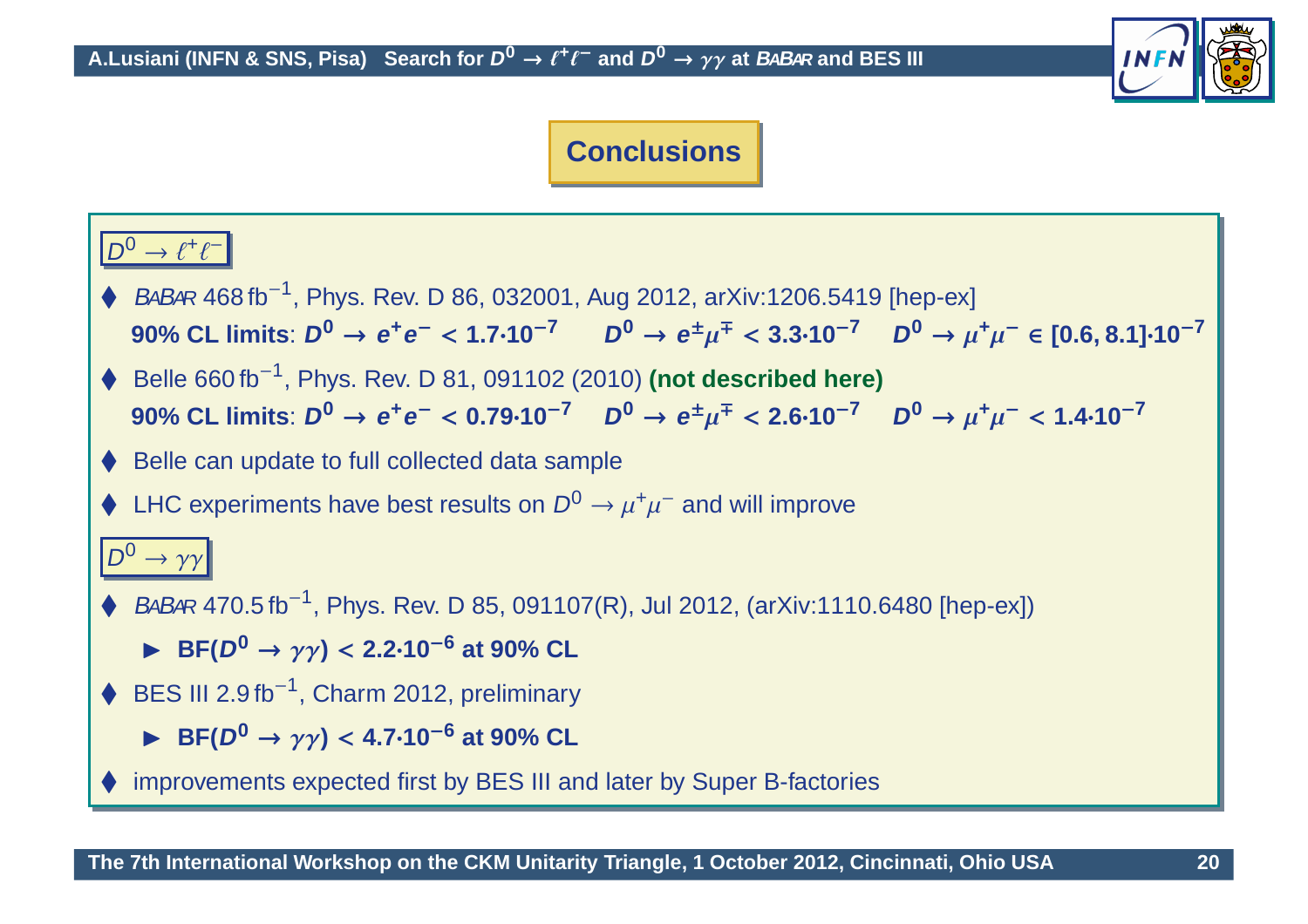

**extra backup slides**